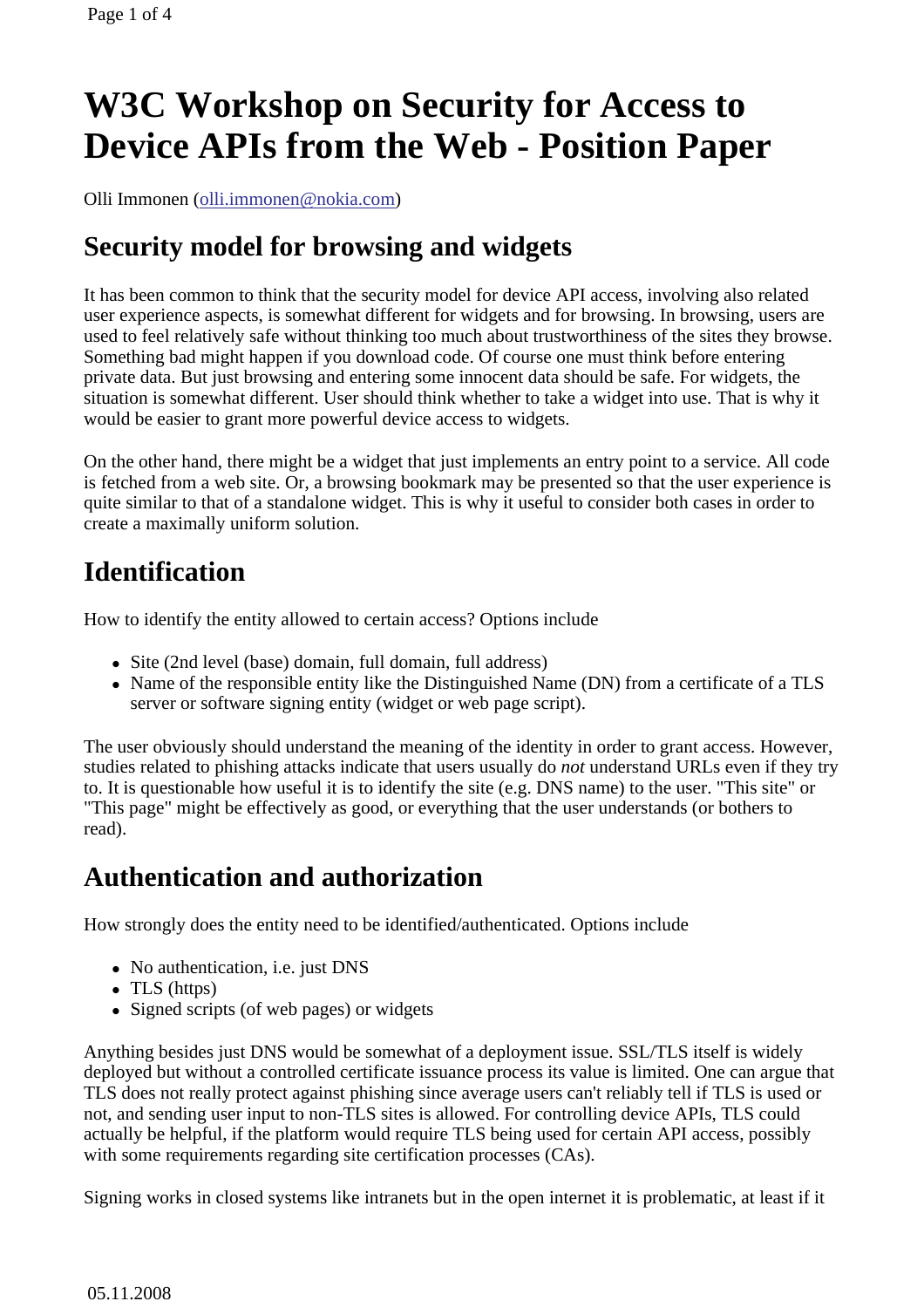is based on users understanding the PKI and identities involved. An approval type of signing where the signing entity guarantees not just the identity of the provider (developer) but the trustworthiness of the code, might not be robust enough.

Whitelist and blacklists, possibly based on site's or widget developer's reputation within a community, are an interesting option here.

Following the *principle of least authority* (POLA), only those rights should be granted that are absolutely necessary. There are several ways to limit the access right

- less features (e.g. just READ instead of READ&WRITE)
- limited time (one-shot, session, time period)
- measurement accuracy (e.g. location accuracy)
- scope (e.g. access to just one person instead of entire address book)
- implicitly controlled access (e.g. UI to select a file to to upload, see more below)

For a user, in principle it would be easier to give less rights to entities that he/she is not ready to trust fully. On the other hand, controlling things in detail may become laborious and lead to unpleasant user experience. So, services would be tempted to ask for "full" rights and users to grant them even in cases they actually should not.

# **Policy**

A policy language could be able to describe all the above options. It could be useful for an organization (corporate IT, telco operators). Anyway, at some point the policy should be presented to users. What should be visible as choices?

- Option 1
	- Defining which are the "highly trusted" entities/sites, and "moderately trusted"
	- What is allowed to "highly trusted" sites and to "moderately trusted" sites
- Option 2
	- Explicitly allowing each entity/site those rights it needs and should have

The advantage in option 1 is that authorization is less cumbersome. The question to answer is shorter ("trust or not"). Risky APIs and combinations can be better taken into account when setting policies.

The advantage in option 2 is that question to answer is more concrete and so easier to understand. Also, it is better aligned with POLA.

## **Declaring rights**

Does the widget or the web page need to declare beforehand which kind of rights it will need? Or, is all this done on the fly, when actual API call are used.

Declaring has been seen useful for MIDP applications and same applies probably web widgets. The decision about granting necessary rights is typically made when the application is installed or when it is started, anyway before the user has seen the application doing anything.

The benefit of declaration approach is that an entity can declare minimal rights (POLA!). Even if something goes wrong (e.g. site gets XSS-attacked) the damage is limited to declared rights. Here we assume that changing the declaration is harder than changing the code (like using XSS and eval()). This can be achieved by signing the rights declaration for widgets.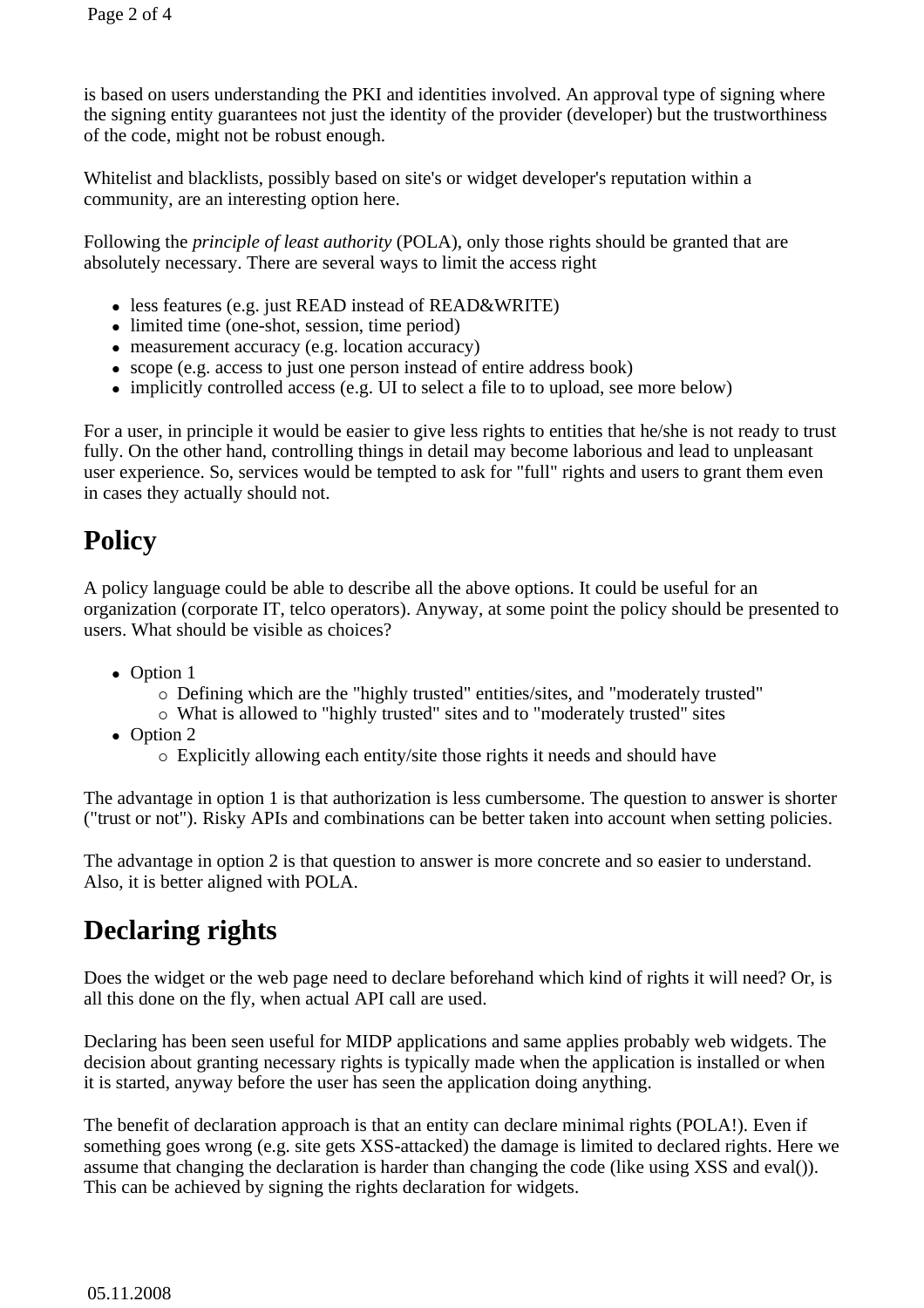But would declaration be feasible for web browsing? Besides technical difficulties there are application issues.

- How would the declaration be made harder to change than the code. Signing a "site capability certificate" could be possible but hard to deploy.
- From application logic point of view, it may be non-optimal to declare the rights in advance

### **Attacks and risks**

Besides attacks relying on technical issues (buffer overflow etc.), application and user behavior level attacks are of special interest here:

- **User giving access unknowingly.** The user is lured to giving access without noticing or understanding what is happening, possibly as a result of tempting content.
- **Impersonation.** A malicious site masquerading a good one may request access to users device. The situation is similar to phishing attacks where users are lured to enter their sensitive information.
- **Vulnerable site.** If the site you trust to access your device is vulnerable (to XSS or similar) then your device will also be vulnerable. Apart from the usual anti-XSS methods, one way to deal with this is to grant only minimal access. Even trusted entities should only ask and be given rights they absolutely need.

It is impossible to foresee all risks. Risk assessment is still beneficial in order to

- evaluate how well the system is able to deal with the risks identified
- see how serious the risks are; what if the system fails

There are general risks and risks specific to each API. Risk analysis should be the basis for setting the policy (and enabling an API in the first place!).

# **Mashups**

In mashups there are many entities involved. In a client mashup web page the content comes from multiple sources. Widgets (provided by a certain entity) can fetch content and code from multiple entities that are possibly different from the one providing widgets. This is challenging for controlling access to device APIs: Do all entities need to be identified, authenticated and given access rights separately or would it be enough to rely on one entity (page, widget)? The users might have the idea about accessing a certain site (and be willing to grant access to that) but in fact it might be another entity (providing a script) that wishes to utilize the device API. Enforcing access control technically might take us to quite complex models like those in Java 2 security where permissions of components from various sources are analyzed in the execution stack.

#### **Implicitly controlled access**

For many kinds of functionality it is possible to design a UI that implicitly controls access to device APIs. In this case, no separate authorization is necessary. Available techniques include

- HTML form input e.g.
	- Reading a file from the file system (form input type "file")
- Special URL schemes